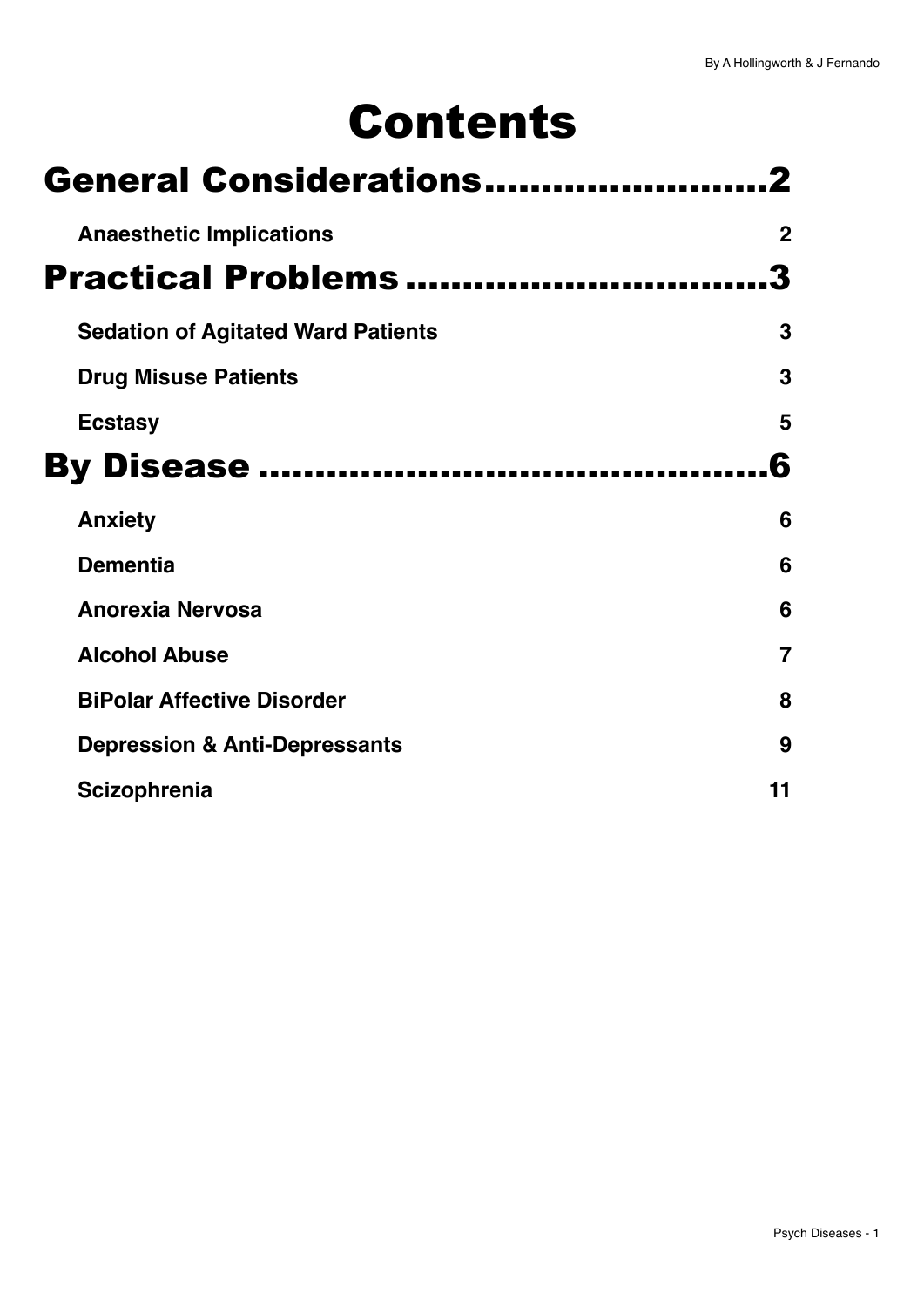# <span id="page-1-0"></span>General Considerations Anaesthetic Implications

<span id="page-1-1"></span>- major incl:

- $\overline{\phantom{a}}$  capacity of pt to give consent most can give consent
- ‣ assoc physical illness eg anorexia nervous
- ‣ psych med interactions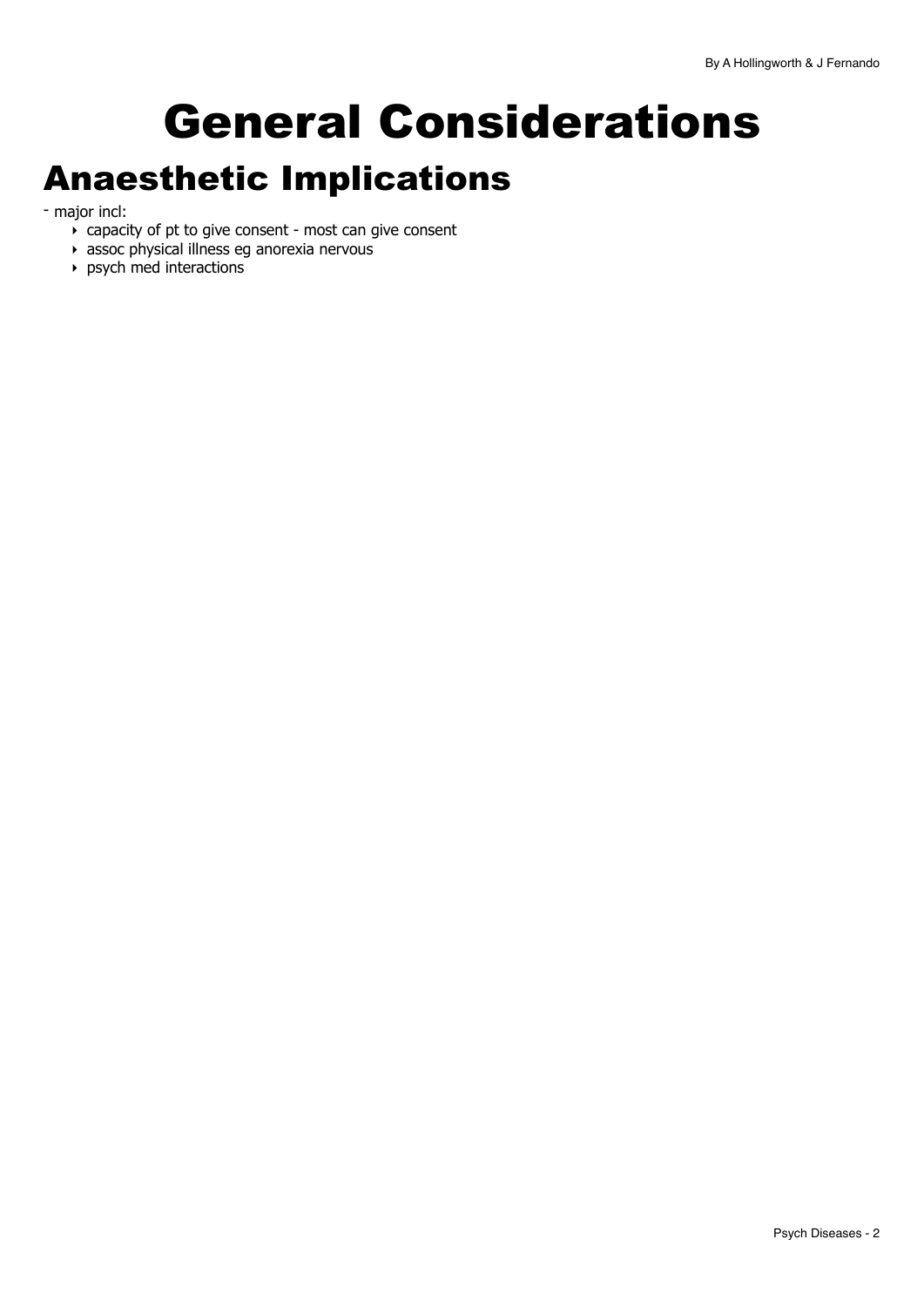# <span id="page-2-0"></span>Practical Problems

# <span id="page-2-1"></span>Sedation of Agitated Ward Patients

# Acute confusional state/delirium:

- Precipitants:
	- $\rightarrow$  pain
	- ‣ new environment
	- ‣ strangers
- presentation:
	- ‣ confused
	- ‣ disorientated
	- ‣ agitated
	- ‣ disinhibited
	- ‣ violent
- ‣ hallucinations visual & auditory
- if acute most likely organic cause
	- $\rightarrow$   $\Rightarrow$  find & treat it
- ‣ exclude: hypoglycaemia, hypoxia, pain, alcohol withdrawal, full bladder
- differential diagnosis:
	- $\rightarrow$  infection
	- ‣ drugs
	- ‣ metabolic electrolytes, BSL
	- ‣ head injury
	- ‣ stroke
	- ‣ acute psych disorder
	- $\rightarrow$  acute porphyria
- Drugs:
	- ‣ haloperidol 5mg IV (1mg in elderly) rpt after 5 min to max 18mg
	- ‣ midaz 1-2mg IV may cause paradoxical disinhibition & ↑risk of falls
	- $\rightarrow$  alcohol withdrawal  $\rightarrow$  benzo's orally 5-20mg diazepam
	- ‣ ketamine 0.5-1mg/kg IV or 5-10mg/kg/IM in emergencies

# <span id="page-2-2"></span>Drug Misuse Patients

Table 12.2 Street drugs in common use

| Drug                                              | Clinical signs                                                                                                                                            |
|---------------------------------------------------|-----------------------------------------------------------------------------------------------------------------------------------------------------------|
| Cannabis                                          | Tachycardia, abnormal affect (e.g. euphoria, anxiety, panic, or psychosis),<br>poor memory, fatigue                                                       |
| Stimulants: cocaine,<br>amphetamines, ecstasy     | Tachycardia, labile BP, excitement, delirium, hallucinations, hyperreflexia,<br>tremors, convulsions, mydriasis, sweating, hyperthermia, exhaustion, coma |
| Hallucinogens: LSD,<br>phencyclidine,<br>ketamine | Sympathomimetic, weakly analgesic, altered judgement, hallucinations, toxic<br>psychosis, dissociative anaesthesia                                        |
| Opioids: morphine,<br>heroin, oxycodone           | Euphoria, respiratory depression, hypotension, bradycardia, constipation,<br>pinpoint pupils, coma                                                        |

# **Opioids**

- deserve high quality anaesthetic
- RA & NSAIDs ideal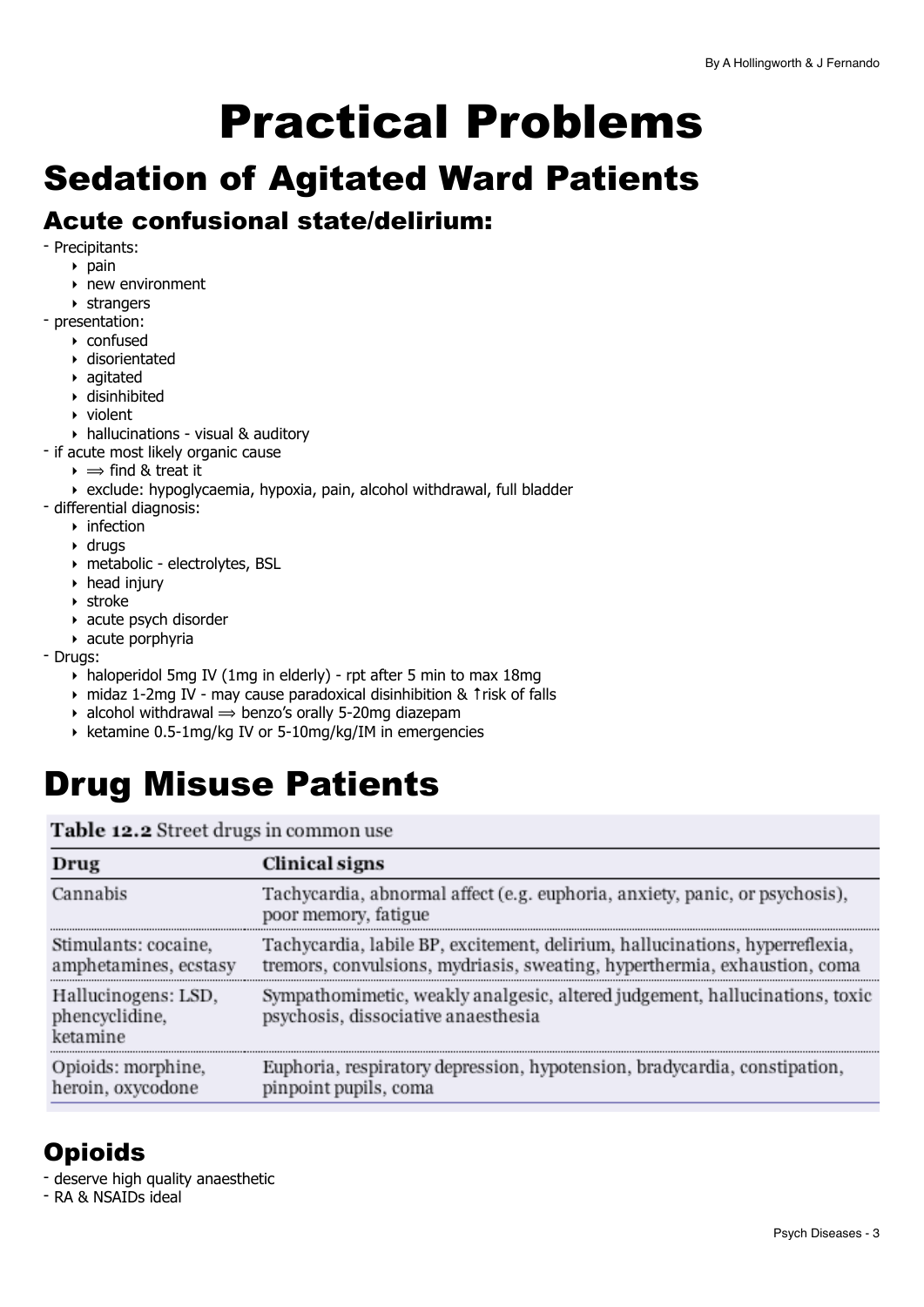- opioids may need to be given in high doses
- consent from ex-addicts for opioid use post op

#### **Goals:**

- 1. Adequate analgesia
- 2. Avoidance of withdrawal
- 3. Management of drug seeking behaviour
- 3 groups of patients IVDU, chronic non-cancer pain, cancer patients

## Preoperative assessment management

- focussed history and examination specifically looking at the following:
- usually will be a patient who has a substance dependence behaviour
- dose of naltrexone
- normal dose/intake of opioid (important this is maintained to withdrawal isn't precipitated)
- information major abdominal surgery will induce severe pain
- discuss and advice epidural or rectus sheath siting if no contra-indications (spare opioids required)
- major co-morbid conditions associated with IVDU:
	- $\blacktriangleright$  murmurs,
	- $\rightarrow$  history of endocarditis,
	- $\rightarrow$  stigmata of endocarditis,
	- $\rightarrow$  IV access issues
- use of other analgesics (methadone) or recreational drugs (medications)
- smoking history
- social support

## Intraoperative management

- site epidural
- ensure has taken all treatments
- ensure naltrexone stopped 24 hours prior to operation
- careful titration of opioids to perceived pain
- BIS monitoring
- good anxiolysis

## Post-operative management

- close monitoring in 36-72 hours for withdrawal – yawing, sweating, lacrimation, anxiety, rhinorhoea, tachycardia, diarrhoea, nausea, vomiting, abdominal pain and cramps.

- regular non-opioid analgesia: paracetamol, tramadol and NSAIDS
- if using PCA must set a background rate equivalent to their normal daily intake
- increase dose until analgesia achieved or side-effects limit increase
- once analgesia controlled -> reduce opioid intake 20%/day until pre-admission levels achieved
- clonidine = good agent to treat withdrawal
- use an objective measurement when assessing pain (ability to cough), pain scores are less reliable
- liaise with patients A&D consultant

# Cocaine

- toxicity = central & periph adrenergic stimulation:
	- ‣ CVS: ↑HR, HTN, arrhythmias, coronary spasm, infarction, death
	- $\rightarrow$  neuro: intracerebral vasospasm  $\rightarrow$  stroke, rigidity, hypereflexia, hyperthermia
	- ‣ resp (inhalation of powder): alveolar haemorrhage, APO
	- **psych:** elation  $\Rightarrow$  enhanced physical strength  $\Rightarrow$  paranoid psychosis
- if need surgery following ingestion  $\Rightarrow$  ICU to stabilise pre-op
- life threatening problems related to vasospasm reverse with:
	- ‣ vasodilators
	- ‣ antiarrhythmic agents
	- ‣ ß blockers
- titrate small doses of vasopressors intraop
- $-$  intra-arterial cocaine injection  $\Rightarrow$  critical limb ischaemia: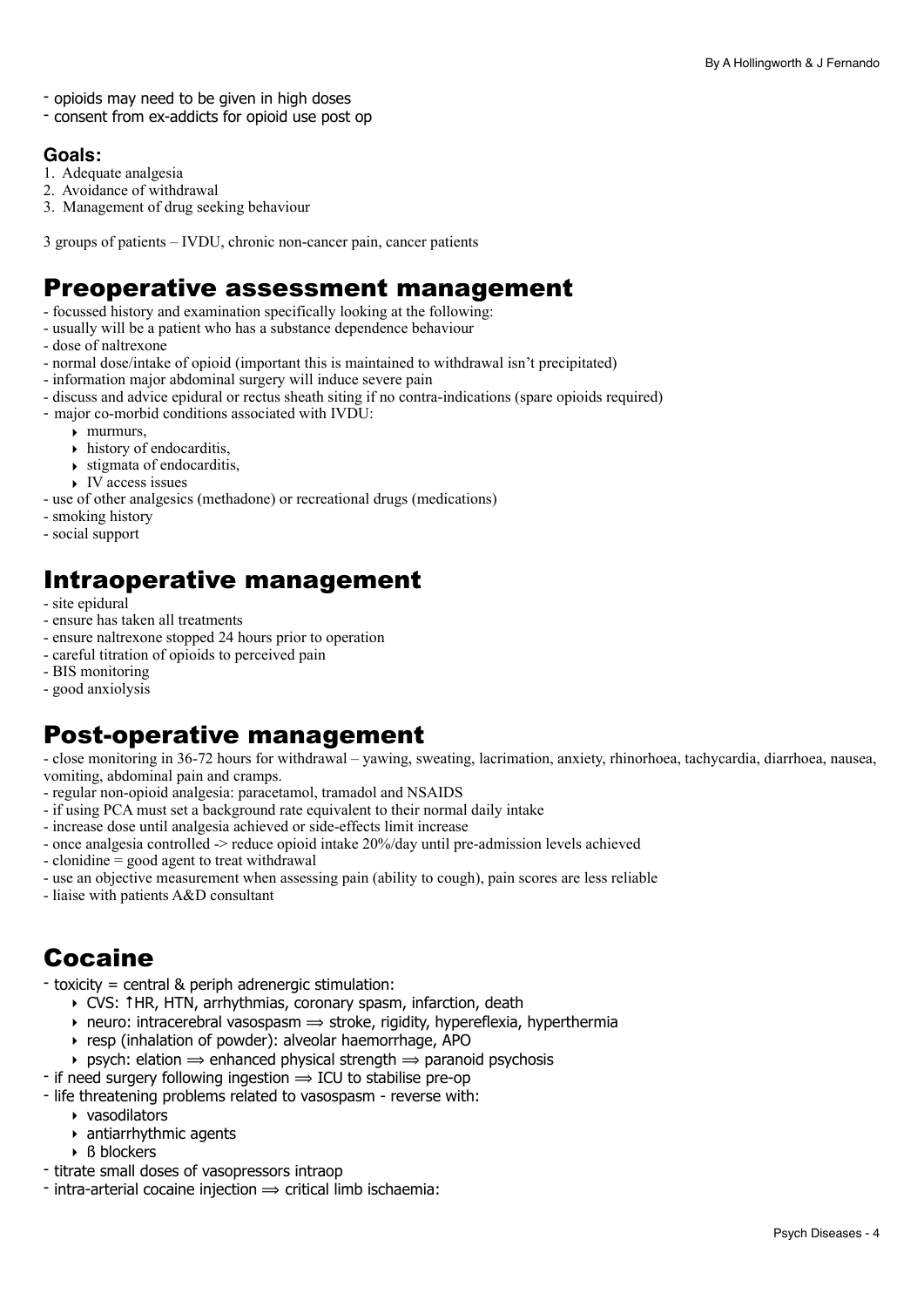- ‣ regional plexus block
- $\triangleright$  IV heparin
- ‣ stellate ganglion block
- ‣ intra-arterial vasodilators
- ‣ urokinase
- ‣ early fasciotomy

# <span id="page-4-0"></span>**Ecstasy**

- $=MDMA$
- stimulant related to amphetamine
- problems =
	- ‣ ↑temp >39
		- ‣ DIC
		- $\rightarrow$  dehydration  $\rightarrow$  excessive ADH release (or water ingestion)  $\rightarrow$  4Na  $\rightarrow$  coma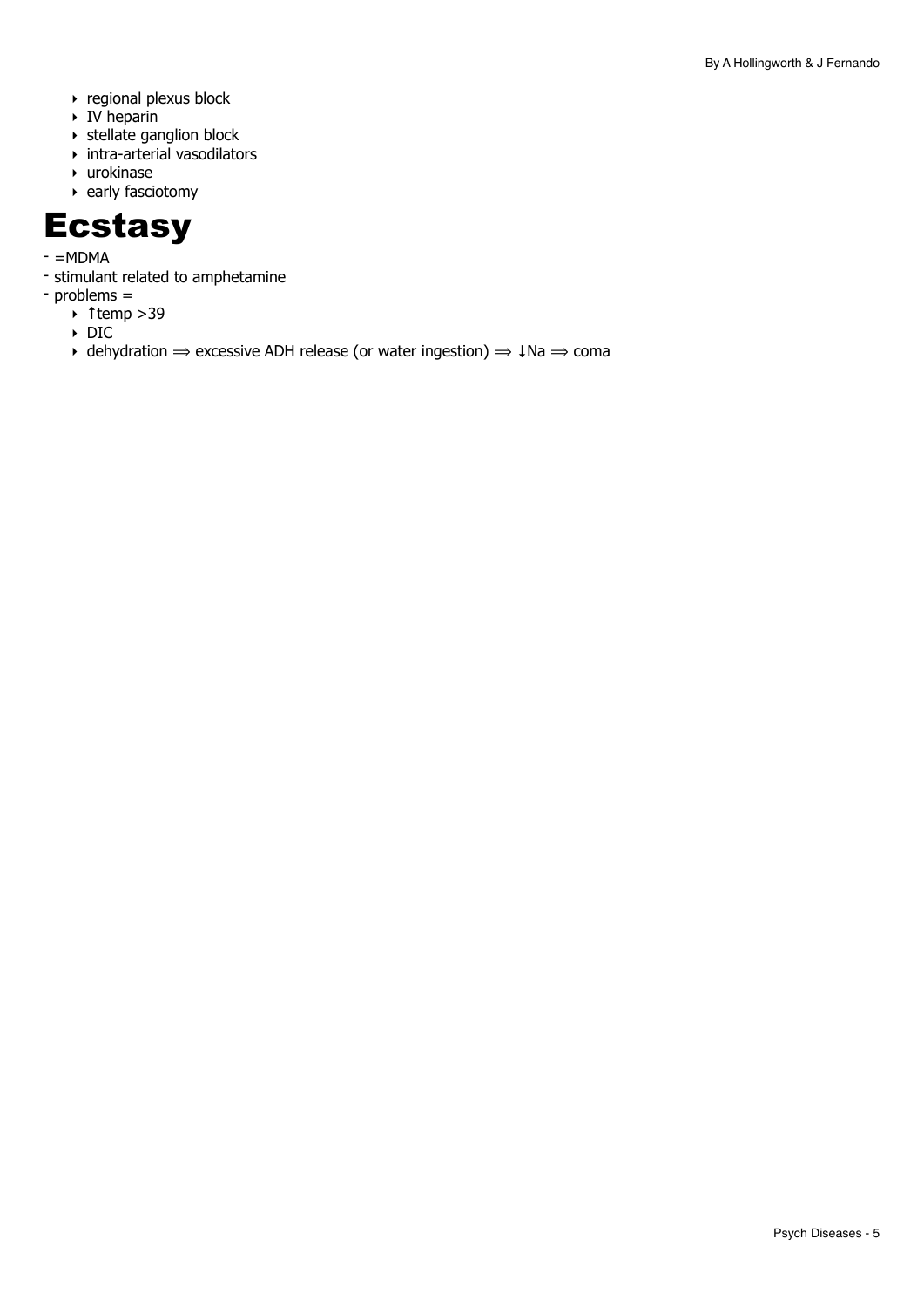# <span id="page-5-0"></span>By Disease

# <span id="page-5-1"></span>Anxiety

- extremely common peri-op:
	- ‣ explanation
	- ‣ reassurance
	- ‣ oral premed
	- ‣ IV sedation
- Acute or chronic symptoms

# <span id="page-5-2"></span>Dementia

# **Preoperative**

= irreversible global deterioration in higher mental functioning

- causes:
	- ‣ Alzheimer's 50%
- ‣ MID
- increases with age
- mean life expectancy = 7yr from diagnosis

#### **HISTORY**

- confusion
- wandering
- memory loss
- unable to perform ADL's
- disorientation
- withdrawn

#### **EXAMINATION**

- low AMT

#### **INVESTIGATIONS**

- dementia screen
- CT head

#### **MANAGEMENT**

- supportive
- anticholinesterase drugs
- consent will be problematic

## Intraoperative

- if on anticholinesterase drugs -> prolong the action of sux and antagonise the action of NDNMBD
- ketamine can be good agent for positioning/regional anaesthesia
	- $\mapsto$  may seen paradoxical agitation with midaz
- ↑risk of POCD

# <span id="page-5-3"></span>Anorexia Nervosa

# **Preoperative**

= chronic, severe, multi-system disorder which is rooted in a fear of becoming fat with deliberate weight loss

- highest mortality of any psych disorder
- 0.3% of females (bulimia nervosa 1%)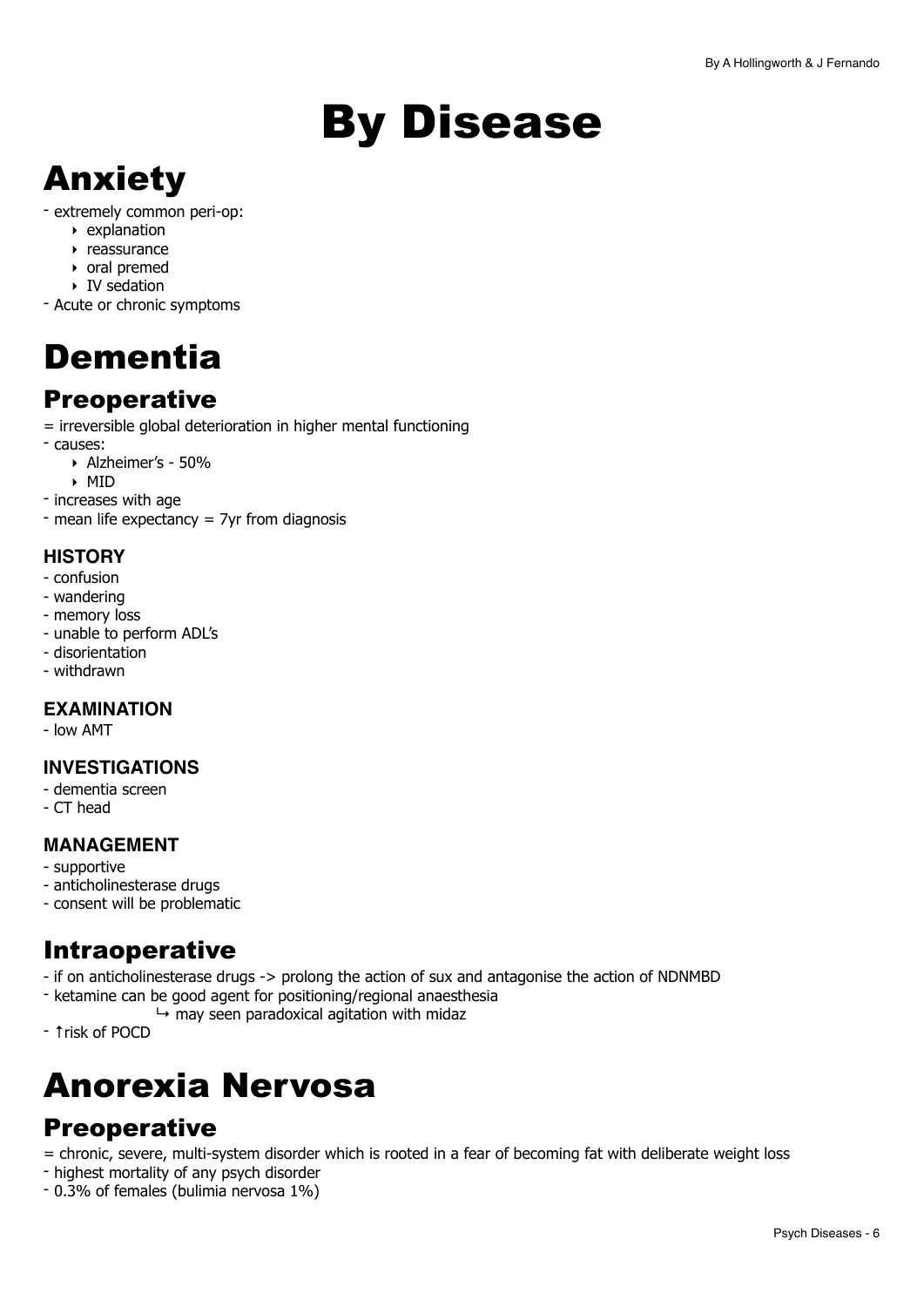- ages 13-20

#### **CLINICALLY**

- thin
- psych comorbidities: major depression, anxiety, OCD
- drug misuse laxatives, emetics, diuretics
- evasive historian
- malnutrition & starvation  $\Rightarrow$  cachexia, hair loss, OP
- immunosuppression at <50% of normal body weight
- panhypopituitarism features: hypothyroid, loss glycaemic control, amenorhhoea
- CVS: bradycardia, hypotension
- risk of cardiac failure if over-filled intraop
- delayed gastric emptying

#### **INVESTIGATIONS**

- ↓Cl, ↓Ca, ↓K metabolic alkalosis from excessive stomach fluid loss
- ECG changes in up to 80%: AV block, ST depression, TWI, prolonged QT, arrhythmias

#### **MANAGEMENT**

- rehydrate
- fix electrolytes
- avoid re-feeding dangerous so avoid

### Intraoperative

- cautious fluid therapy as can precipitate cardiac failure
- loss of lung elasticity -> high AWP
- RSI
- NMB potentiated if ↓K & ↓Ca
- pressure cares
- avoid hyperventilation
- hypothermia cares
- avoid neostigmine if possible risk of arrhythmia

# <span id="page-6-0"></span>Alcohol Abuse

## **Preoperative**

- stages:
	- ‣ 1. fatty infiltration ->
	- ‣ 2. alcoholic hepatitis ->
		- abdo pain
		- weight loss
		- jaundice
		- fever
	- ‣ 3. cirrhosis
		- jaundice
		- ascites
		- portal HTN
		- hepatic failure

#### **HISTORY**

- increased ET-OH intake
- abdo pain
- weight loss
- jaundice
- hypoglycaemia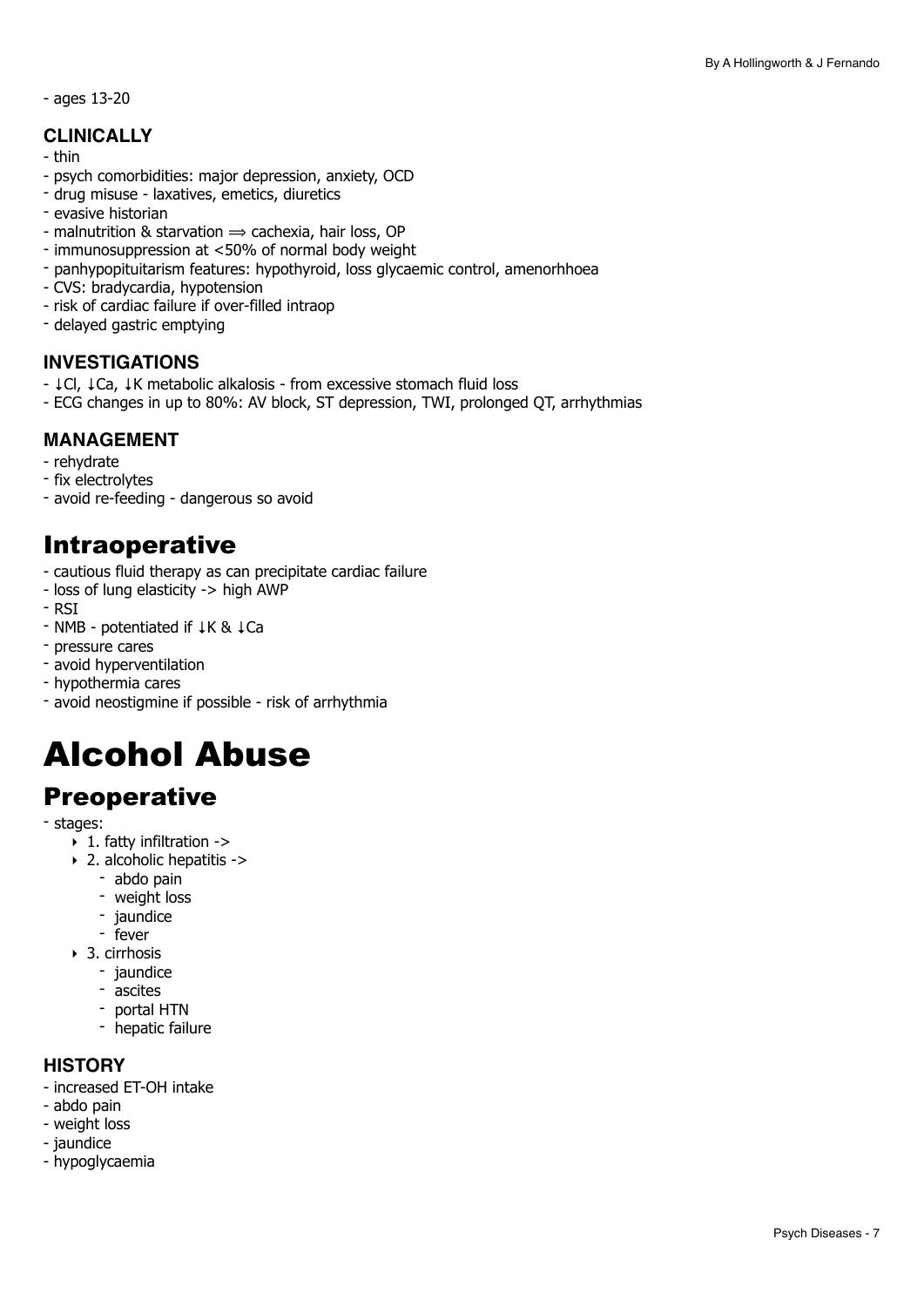#### **EXAMINATION**

- fever
- jaundice
- ascites
- portal hypertension
- hepatic failure
- alcoholic cardiomyopathy

#### **INVESTIGATIONS**

- ECHO: dilated, hypokinetic LV, decreased EF
- BSL
- LFTS
- Coags

#### **MANAGEMENT**

- stop drinking
- avoid non-emergency surgery
- hydrate
- support glucose and electrolytes
- IV vitamins
- correct clotting

### Intraoperative

- acutely intoxicated:
	- ‣ decreased anaesthetic requirements
	- ‣ RSI
	- ‣ check for ↓BSL
- chronic user:
	- ‣ increased anaesthetic requirements
	- ‣ 2-5 fold ↑ in post op complications

## Postoperative

- monitor for withdrawal -> diazepam
- $\mapsto$  most can tolerate 24 hr withdrawal
- withdrawal seizures:
	- ‣ 6-48hr post cessation alcohol
	- ‣ cluster over few days common
	- ‣ ↓K & ↓Mg predispose
	- ‣ use benzo's

# <span id="page-7-0"></span>BiPolar Affective Disorder

### **Preoperative**

= recurrent episodes of altered mood and activity with both mania and depression

#### **HISTORY**

- increased risk in females
- peaks in early 20's
- may lack insight when manic

#### **MANAGEMENT**

- mood stabilizers (lithium, carbamazepine or valproate)
- continue throughout perioperative period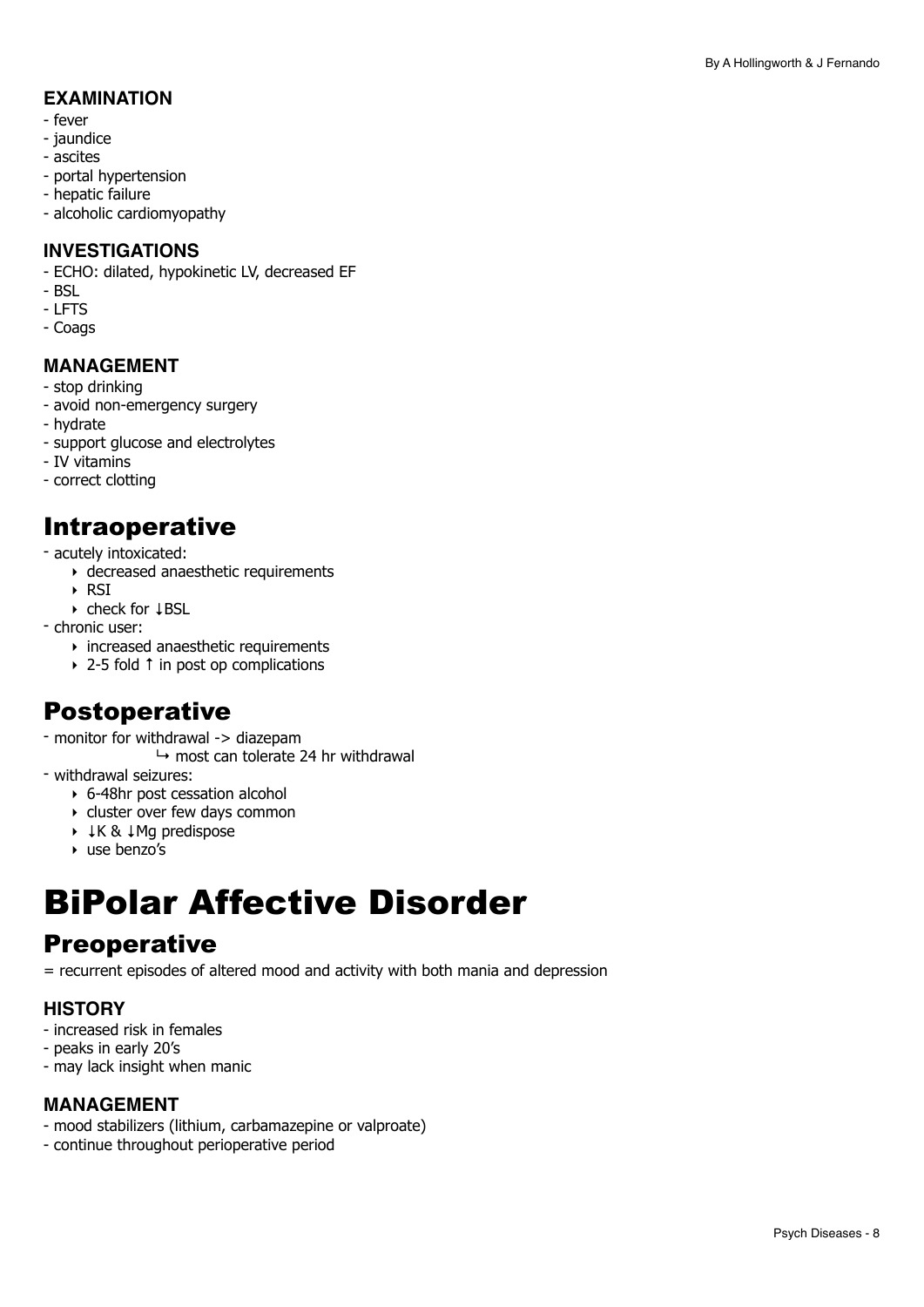# <span id="page-8-0"></span>Depression & Anti-Depressants

## **Preoperative**

 $=$  persistent low mood  $+$  cognitive and functional impairment

- monoamine theory of depression = deficiency of serotonin & noradrenaline in CNS

#### **HISTORY**

- incidence 10-20%

- F:M 2:1

- peak incidence in late 20's

#### **MANAGEMENT**

#### **1. TCA's**

- mostly now replaced by SSRI's

- block the re-uptake of amines from the synaptic cleft by competition
- need to be given for 2-4 weeks before they are effective
- side effects (anticholinergic) : dry mouth, sedation, blurred vision, urinary retention, constipation, postural hypotension
- toxicity: agitation, delirium, respiratory depression, coma, QT prolongation -> alkalinise plasma ⟹ ↓free drug - anaesthesia:
	- ‣ keep TCAs going,
		- use direct acting sympathetomimetics in small doses (↑sensitivity) eg pheny, adren, norad (avoid ephedrine/metaraminol)
		- be careful of delayed gastric emptying,
		- avoid atropine (↑risk confusion)
		- avoid tramadol (CNS toxicity)

#### **2. SSRI's**

- inhibit presynaptic reuptake of serotonin from synaptic cleft and are much less toxic than TCA's

- side effects: nausea, vomiting, diarrhoea, insomnia, agitation, tremor, headache, sexual dysfunction, SIADH,
- platelet inhibition -> prolongation of bleeding time, risk of coronary vasoconstriction
- beaware of Serotonin Syndrome precipitants: TCA's, MAOI's, pethidine, tramadol
- they inhibit cytochrome P450 and prolong the actions of: warfarin, phenytoin, carbamazepine, benzodiazepines, flecanide and some NSAIDs

- anaesthesia: keep going perioperatively, check U+E (r/o ↓Na), check coags, cautious use of benzodiazepines, avoid agents that may precipitate serotonin syndrome

#### - serotonin syndrome:

- $\rightarrow$  = toxic crisis from 1 synaptic serotonin in brainstem & spinal cord
- ‣ causes: overdose of SSRI or combo with other serotonin drugs TCAs, MAOIs, pethidine, tramadol ‣ symptoms:
	- early: agitation, confusion, rigidity, myoclonus, hyperreflexia, autonomic instability (fever, ↑HR, diarrhoea, ↑↓bp)
	- late: seizures, occulogyric crises, DIC, rhabdo, myoglubinuria, AKI, arhythmia, coma, death
- ‣ can mimic neuroleptic malignant syndrome
- $\rightarrow$  supportive treatment  $\rightarrow$  cooling, benzo's, cryropheptadine
- ‣ episode generally lasts <24hrs

#### **3. MAOI's**

- now 3rd line antidepressants

- MAO is found in mitochondrial membranes and metabolises serotonin, noradrenaline, adrenaline and other amines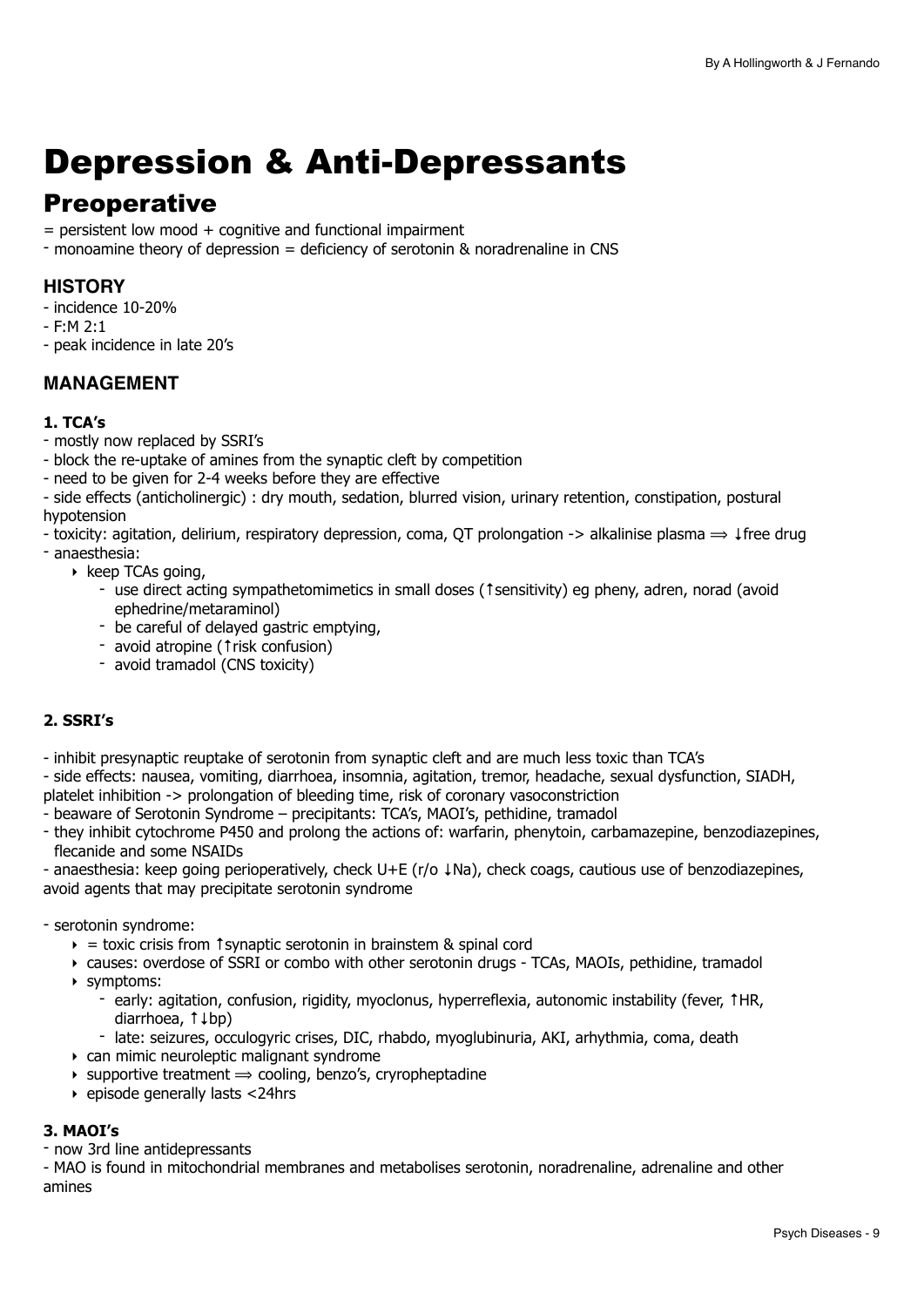#### - 2 types of MAO:

- $\rightarrow$  A =
	- metabs serotonin, norad, adren.
	- Mostly found in CNS
- $\rightarrow$  B =
	- makes up 75% of all MAO activity
	- metabs non polar aromatic amines eg phenylethylamine, methylhistamine
	- found in liver, lungs, non neural cells
- $-$  Tyramine & dopamine = substrates for both A &B
- irreversible binding = tranylcypromine, phenelzine, isocarboxazid (regeneration takes 3 weeks)
- reversible binding = moclobemide (A), linezolid (antibacterial for MRSA) (non selective) , selegiline (B)
- (parkinsons disease)

- anaesthesia:

- ‣ stop moclobemide for 24 hours,
- ‣ stop irreversible agents for 2 weeks (discuss with psychiatrist!),
- ‣ drugs:
	- avoid pethidine
	- avoid indirect sympathomimetics metab'ed by MAO  $\Rightarrow$  greatly exaggerated effects  $\Rightarrow$  displace NA from vesciles in huge amounts  $\Rightarrow$  HTN crisis
	- use
		- IVF
		- only direct acting sympathethomimetics (pheny, adren, norad) and use cautiously as ↑ed effect
	- cautious use of opioids
		- morphine gold standard but no direct evidence of probs with fentanyl/alfentanil/remi
		- prolonged duration of action naloxone if required
	- avoid serotonin syndrome inducing agents (see above)
	- phenelzine -> beware of prolonged action of sux
	- avoid pancuronium (releases stored NA), avoid cocaine
- $\rightarrow$  selegiline safe to continue if doses  $\leq$ 10mg/d (but avoid pethidine)
- ‣ ∴ safe drugs: propofol, roc/atrac, sevo/des/N2O, NSAIDs, benzo's, LAs without adrenaline, atropine/glyco
- ‣ RAs ideal

| <b>TUDIC TEST DING MULTIUM MAIN MAIN MAIL</b> |                                                     |                              |  |
|-----------------------------------------------|-----------------------------------------------------|------------------------------|--|
| Drugs to be avoided                           | Reason                                              | Suitable alternative         |  |
| Pethidine, tramadol, dextromethorphan         | Risk of serotonin syndrome                          | Morphine, fentanyl           |  |
| Ephedrine, metaraminol, cocaine               | Hypertensive crises                                 | Phenylephrine, noradrenaline |  |
| Pancuronium                                   | Releases stored noradrenaline                       | Vecuronium, atracurium       |  |
| Suxamethonium                                 | Phenelzine only (decreased cholinesterase activity) | Mivacurium, rocuronium       |  |

#### Table to a Drug interestions with MAOIs

#### **4. Antipsychotics**

- antipsychotics ie haloperidol, chlorpromazine, olanzapine, quetiapine, risperidone

- actions to
	- ‣ antagonise D2 receptors in CNS
	- $\rightarrow$  also antagonises: H1, 5HT2,  $\alpha$ -adrenergic, muscarininc receptors

- SEs:

- $\rightarrow$  main = sedation, extrapyramidal, tardive dyskinesia, prolonged QT
- ‣ other = weight gain, post hypotension, antimuscarininc effects, jaundice, agraulocytosis (esp clozapine)
- potentiate sedative & hypotensive effects of anaesthetic agents incl opioids

#### **5. Lithium**

- inorganic ion
- low therapeutic index (0.4-1.0mmol/L)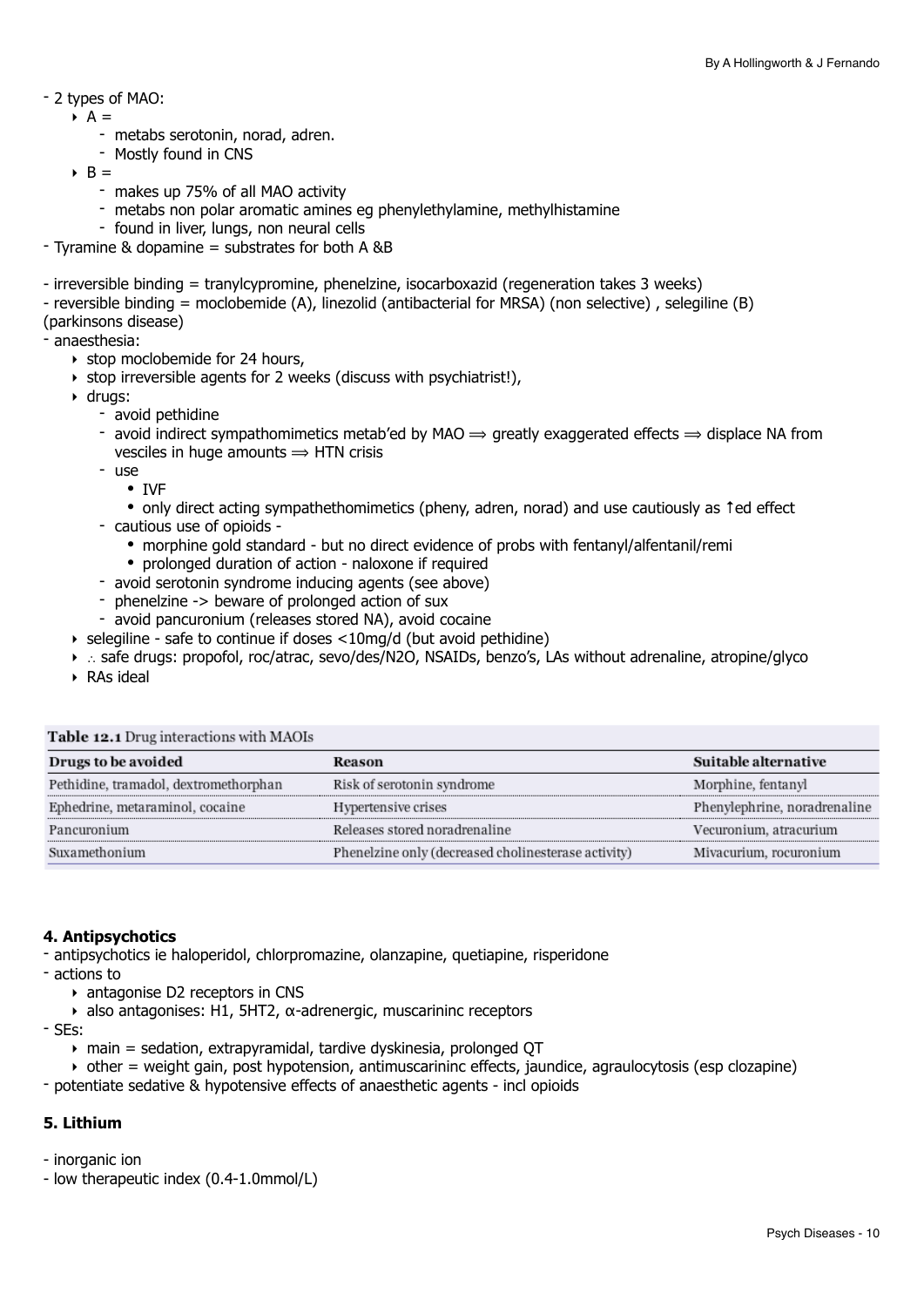- acts like Na+ and able to move through ionic channels, accumulating intracellularly  $\Rightarrow$  partial depolarisation of cell

- can cause weight gain, renal impairment, T wave flattening or inversion and hypothyroidism
- $-$  toxicity  $(>1.5)$ 
	- ‣ precipitants: ↓Na, diuretics, renal disease
	- ‣ symptoms: lethargy, restlessness, nausea, vomiting, thirst, tremor, polyuria, renal failure, ataxia, convulsions, coma, death -> can be treated with dialysis
- potentiates depolarsing and non-depolarising NMBD (use PNS)
- NSAIDS should be used with caution

#### **5. St Johns Wort**

- extract plant contains several alkaloids similar to TCAs
- useful & safe as monotherapy in mild depression
- $-$  may induce CP450 enzymes  $\Rightarrow$   $\uparrow$  elimination of warf, dig, theophylline, OCP
- May interact with SSRIs
- should stop 5d pre-op

## Neuroleptic malignant syndrome

- rare reaction to anti-dopaminergic which can mimic MH
- young, female
- classic triad of:
	- $\rightarrow$  extrapyramidal dysfunction  $\rightarrow$  rigidity & dystonia
	- ‣ Fever
	- ‣ autonomic instability (↑HR, sweating, labile bp, salivation, urinary incontinence)
- ↑CK & WCC
- mortality ~20%
- supportive care in ICU:
	- ‣ withdrawal of antipsychotics
	- ‣ cooling care
	- $\rightarrow$  aggressive IVF +/- dialysis if required
	- ‣ drugs:
		- benzo's agitiation & seizures
		- dantrolene mm rigidty
		- bromocriptine & apomorphine dopaminergic effects

# <span id="page-10-0"></span>**Scizophrenia**

### **Preoperative**

= psychotic disorder

#### **HISTORY**

- 1% of population
- $-M=F$
- peak incidence in teens
- thought echo
- withdrawal
- hallucinations
- delusion perceptions
- poverty of thought
- flat or incongruous affect
- amovitation
- high suicide risk

#### **EXAMINATION**

- agitation
- catatonia